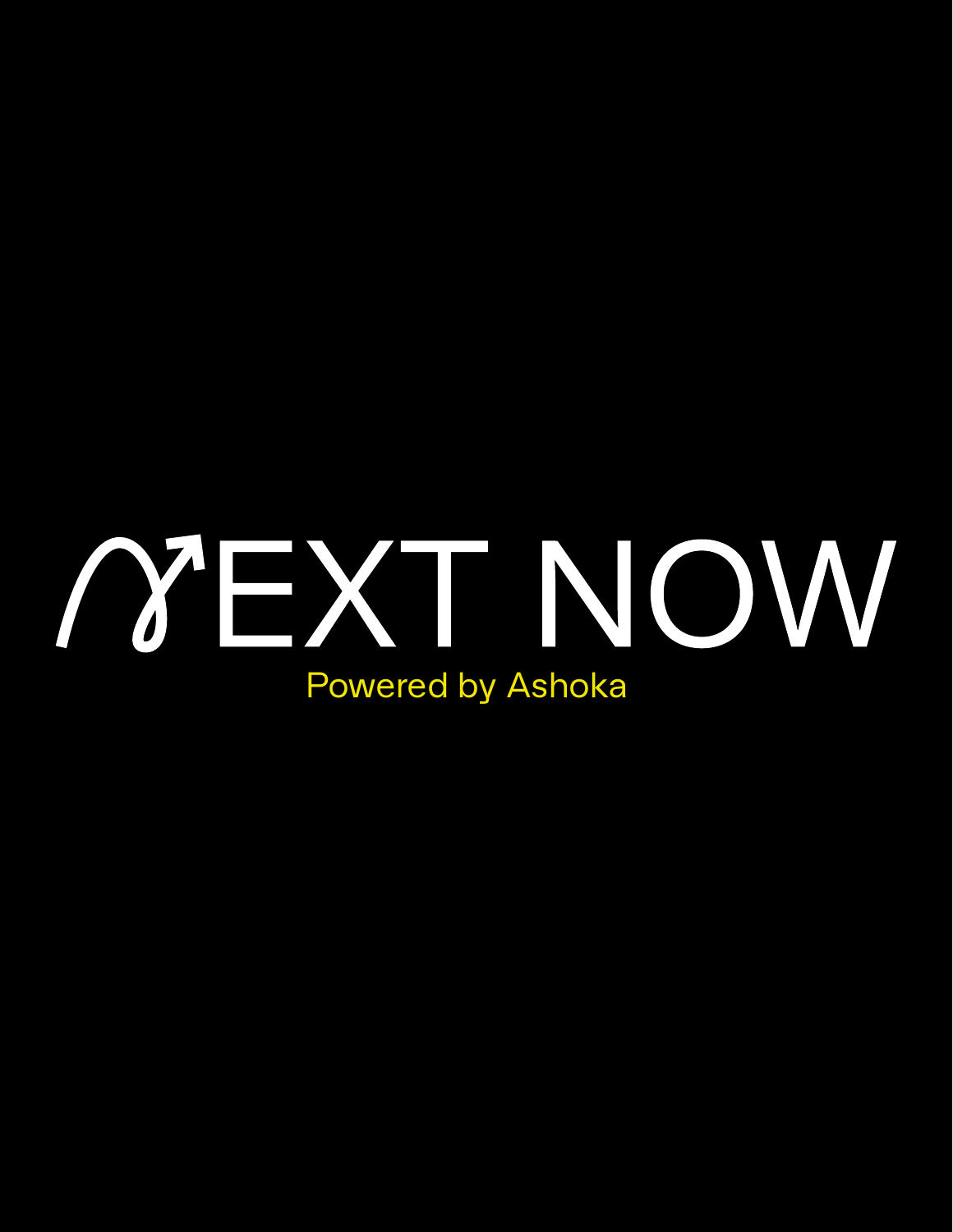# SIX WAYS TO BRING PEOPLE & PLANET BACK INTÓ BALANCE Inspired by Ashoka Fellows and Partners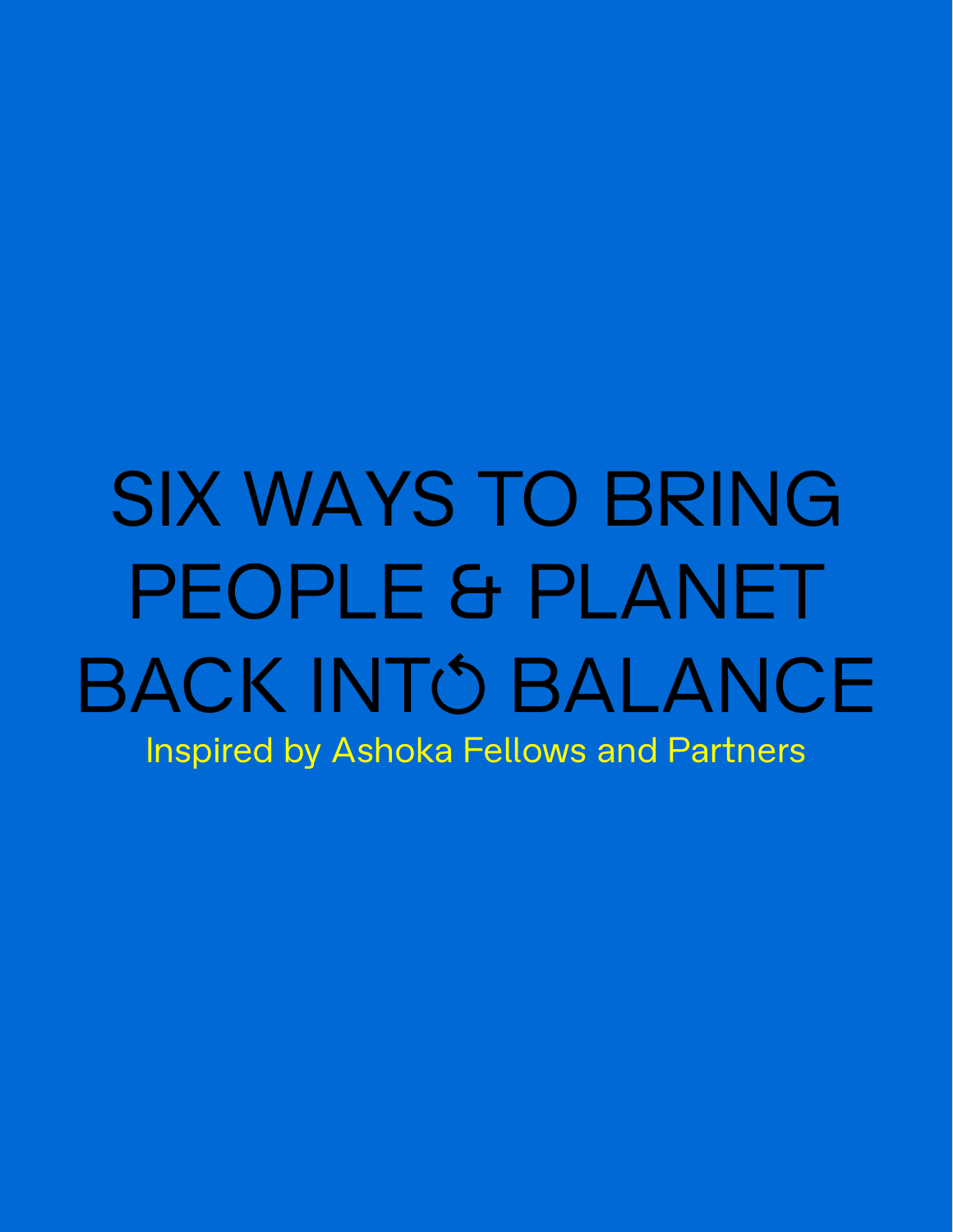In a world where the rate of change is increasing exponentially and where the shelf life of solutions is diminishing rapidly, we, at Ashoka, are aware that we must investigate a whole spectrum of insights across fields and geographies to tackle the Planet & Climate crisis.

With these in mind, on Earth Day 2021, after scrutinizing the models and work of our hundreds of fellows, we published a knowledge report summing up the trends, insights and broader patterns we were starting to see for the field: Thinking Differently: Ideas for Action on Planet & Climate. To read the whole report [click here](https://www.next-now.org/wp-content/uploads/2021/04/Ashoka-Planet-and-Climate-2021-report-compressed-1.pdf-1.pdf).

Between April and June 2021 we organized a series of ten closed-door global dialogues on the most important insights in the report. We were joined in these precious moments of Socratic conversation by over 50 Ashoka fellows, partners, friends and experts in the field.

This briefing sums up what we learnt from our core constituencies when calling upon them to test, refine and update our emerging ideas and insights.

#### We learned that:

- $\rightarrow$  Businesses must move from a "Reduce" to a "Regenerate" mindset.
- $\rightarrow$  Governments Must Enforce Green Taxation Regulation and Push Companies for long-Term Planning.
- $\rightarrow$  The global financial system must move to more sustainable risk return ratios.
- $\rightarrow$  Social entrepreneurs must transition from shining individually to working collectively. And funders must reward this.
- $\rightarrow$  Ashoka and other ecosystem organisations must use global, interconnected datasets.
- $\rightarrow$  We must use culture, language and education to shift behaviours.

Without any doubt, the challenge in front of us is enormous. This is not a moment to give up. This is a call to action. We're looking for people who understand that if we are to win this fight, we're going to need everyone. We're looking for people who see nature as a collaboration partner, not a resource to be optimized. We're looking for people who see that climate change isn't just an environmental issue – it's a whole system issue, encompassing the economy, power, social norms, identity.

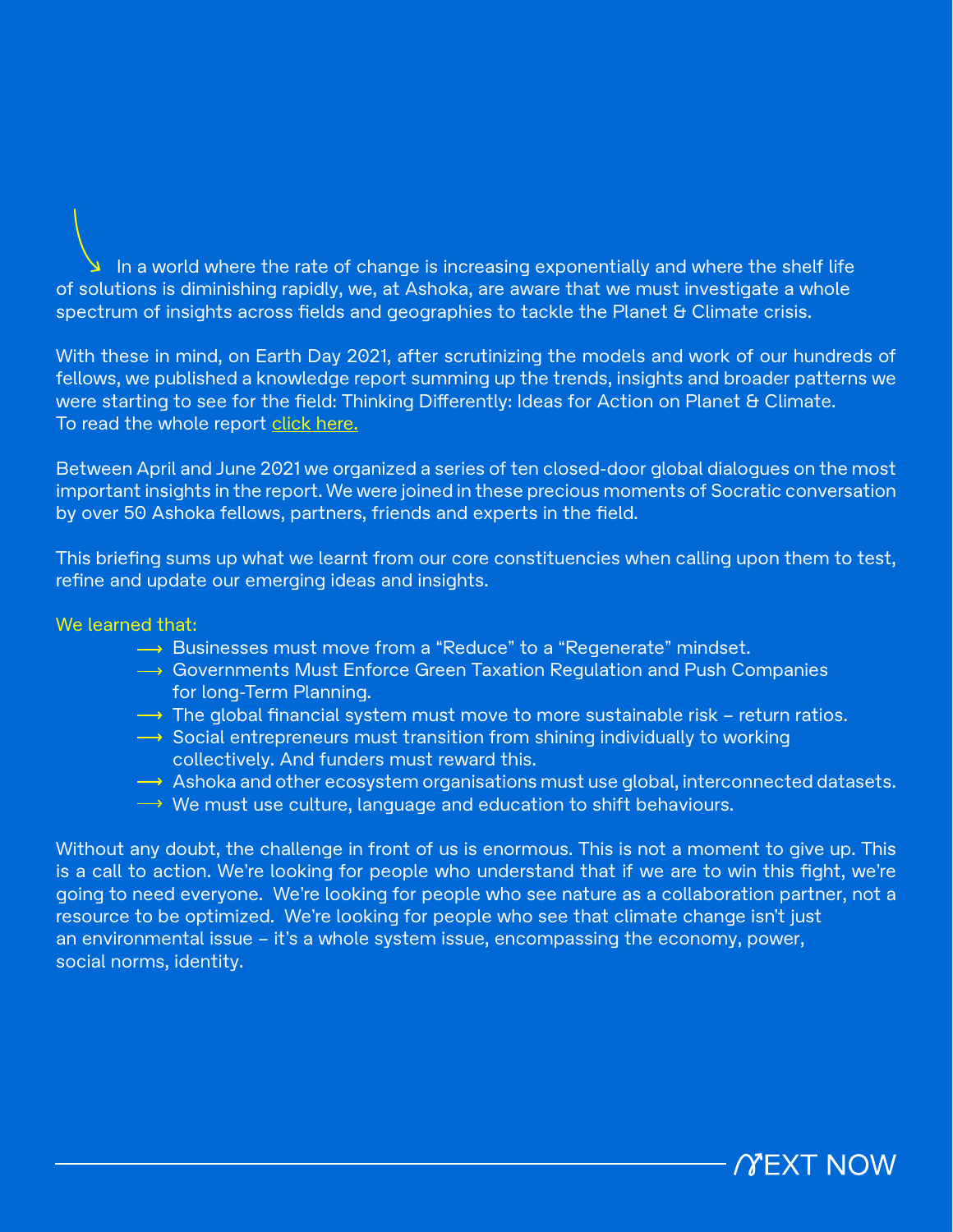# AGENDA FOR NEXT NOW: PLANET & CLIMATE GLOBAL DIALOGUES (APRIL – JUNE 2021)

- $\rightarrow$  SOCIAL ENTREPRENEURS IN THE GLOBAL CLIMATE MOVEMENT **20** April 10:00 CET **Sena Alouka 22** April 17:00 CET **Beto Verissimo**
- $\rightarrow$  REFRAMING OUR RELATIONSHIP WITH NATURE FROM SEPARATE & SUPERIOR TO INTERCONNECTED **4** May 10:00 CET **Cynthia Ong 6** May 17:00 CET **Reginaldo Haslett - Marroquín**

WORKING WITH COMPLEXITY - HOLISTIC, SYSTEMIC APPROACHES

- **18** May 10:00 CET **Gladys Kalema Zikusoka 20** May 17:00 CET **Gary Cohen**
- $\rightarrow$  NEW ECONOMIC STRUCTURES FOR EQUITABLE, SUSTAINABLE DECISION-MAKING

**1** June 10:00 C ET **Andreas Eke 3** June 17:00 CET **John Christensen**

→ EVERYONE IS NECESSARY - EVERYONE HAS A ROLE TO PLAY **15** June 10:00 CET **Sebastian Groh 17** June 17:00 CET **Mélanie Marcel**

\*All dialogues are intimate, closed door **60 minutes** long conversations, where the **Ashoka Fellos** featured above are key input givers

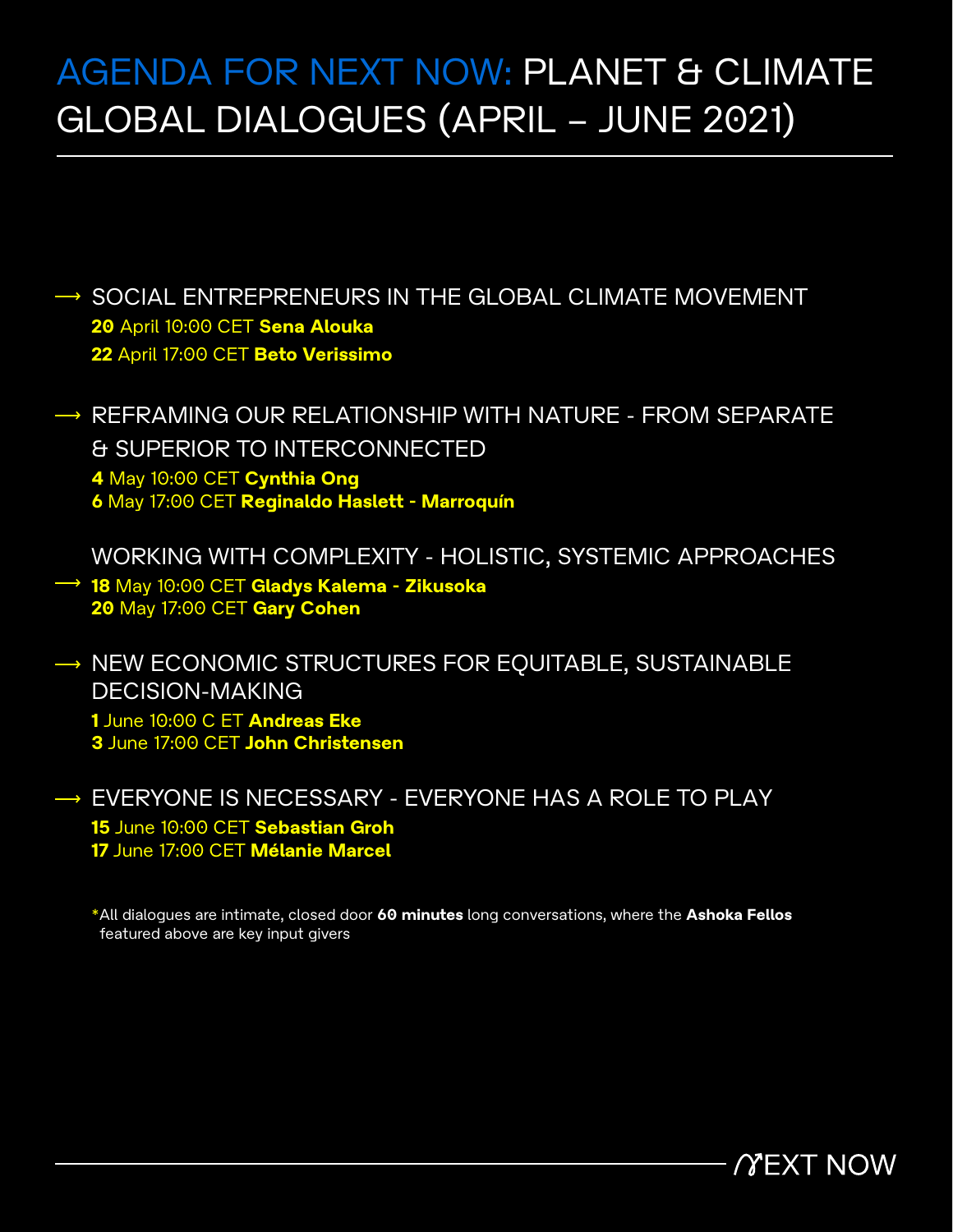### **1. SOCIAL ENTREPRENEURS IN THE GLOBAL CLIMATE MOVEMENT**

 $\rightarrow$  From an Ashoka All Fellows' survey that we conducted for our Thinking Differently report we learned that companies are the most important partner for the social entrepreneurs in our network, yet they are rarely the beneficiaries of the impact strategies driven by social entrepreneurs: they open their pockets, but don't transform their businesses. We debated these findings in the dialogues and agreed that we need to update urgently our global economic and financial system to rebalance the relationship between humanity and nature. Business and social leaders who attended the dialogues agreed that companies are scared, especially those that are reluctant or very slow in transitioning to a more sustainable way of doing business. It's not new. The willingness to work on transforming corporates, on the other hand, doesn't align with the good guys vs. bad guys narrative, which climate activists have held very dear for many years. "Usually, there is no such thing as bad guys. This attribute puts people in a corner. It's not the people, it's only the model." says Ashoka Fellow [Sebastian Groh,](https://www.ashoka.org/en-us/fellow/sebastian-groh) who is transforming how energy is being delivered and consumed through his game-changing peer-to-peer solar energy trading platform in Bangladesh. But what are the strategies that work and how can businesses make better choices which maximise the social and environmental impact of their work?

Throughout our ten dialogues, two possibilities for transforming large businesses started to emerge: putting climate change on the corporate balance sheet or/ and internalising sustainability at the leadership of the company. Businesses will have to make significant provisions in their financial reporting/ balance sheet to account for future climate effects. This will be the "new normal" of doing business in the immediate future, as Ashoka Fellows Mark Campanale from [Carbon Tracker](https://www.forbes.com/sites/ashoka/2021/03/26/were-living-through-a-carbon-bubble--heres-what-we-can-do-about-it/) and [John Christensen](https://www.ashoka.org/en/fellow/john-christensen) from the [Corporate Accountability Network](http://www.corporateaccountabilitynet.work/) demonstrate, through the systems-changing principles they are getting corporations and investors to adopt. Another lever for change is the transformation of corporate leaders, in other words turning sustainability into a genuine C-suite key performance indicator (KPI). Either way it seems that companies can't change themselves completely from the inside. Therefore, they work with different actors, in many cases social entrepreneurs, to drive change both ways and to facilitate the internal acceptance of alternative, sometimes complex, business models. Ashoka Fellow [Melanie Marcel](https://www.forbes.com/sites/ashoka/2020/07/10/the-future-of-climate-research-value-all-forms-of-knowledge/?sh=415c6ced4d96) has perfected this approach by turning corporate R&D into an open process driven by civil society. But let's be warned: if we only reduce and don't regenerate, it will not work in the long run. The new corporate KPIs must be radical.

#### **2. GOVERNMENTS MUST ENFORCE GREEN TAXATION REGULATION AND PUSH COMPANIES FOR LONG-TERM PLANNING**

 $\rightarrow$  The current framework doesn't work. Laws and requlations haven't created the incentives to drive markets in the right direction. As a matter of fact, social entrepreneurs and business leaders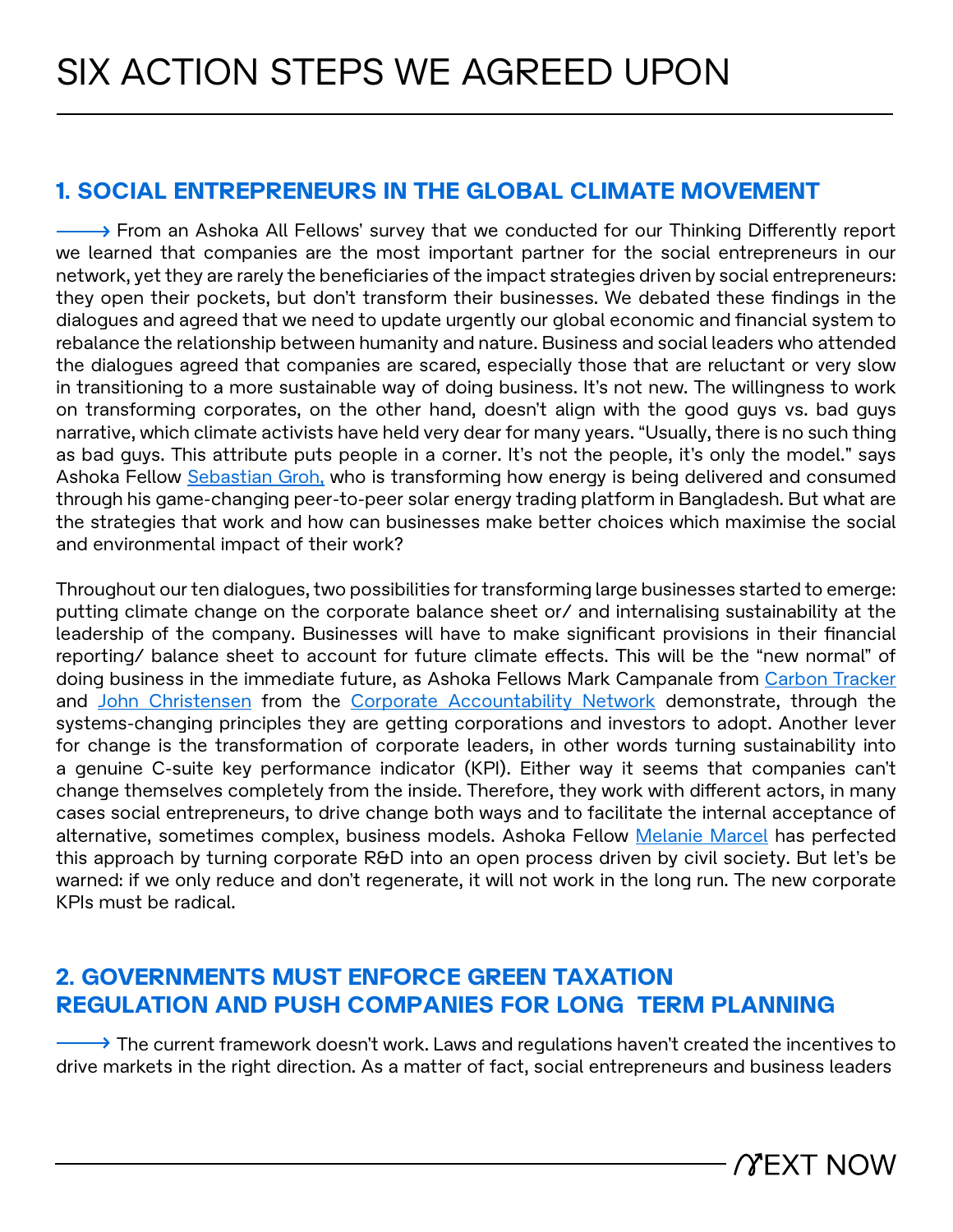alike, who attended our dialogue sessions, believe that the rules of the game have been geared in the wrong direction. Therefore, we need policies/ regulations that price nature adequately and accurately and follow through. What type of regulations? Such that would push companies to look at 100-year cycles, 'to work with forever horizons in mind' – says Ashoka Fellow [Cynthia Ong,](https://www.forbes.com/sites/ashoka/2020/05/12/what-does-forever-look-like-facilitative-leadership-shows-the-way/?sh=30b8ad55da97) whose model of consensus building in the Malaysian state of Sabbah has turned around regular business and economic policy-making cycles.

When we look at frameworks that work it's puzzling to see why they are not scaled yet. Regenerative agriculture is the new buzzword. It's 'out there', but social entrepreneurs (and not only) are struggling to scale this as a solution. Why? "It's down to regulations" said one of our dialogues participants. Nothing else can drive hard changes as effectively as government regulations. We need to "step in immediately to stop what needs to be stopped" believes one of the prominent business leaders who attended our dialogues. Taxation is a big issue, attendants believe. Simply put, polluting activities need to become very expensive, and other restorative/conservationist activities need to become cheaper. It's in the hands of regulators to enact this change, but social entrepreneurs have a role to develop models, to bring these solutions to the regulators and advocate for them.

#### **3. THE GLOBAL FINANCIAL SYSTEM MUST MOVE TO MORE SUSTAINABLE RISK RETURN RATIOS.**

 $\rightarrow$  Yet, governments are too slow to respond. Until they take action to requlate and stop the climate crisis, civil society must mobilise in the absence of government regulation. Mark Campanale thinks the financial community is the key lever for change. There are funds that promote restorative capital and we are starting to see new ways of wealth distribution, such as the models promoted by community development financial institutions or impact investors. The impact investment space is in its infancy and big money is going to classical investments. We, as changemakers, need to give more examples of big money driving market changes and of solving multiple problems at once, by design. Profit-making is not enough any longer as a success metrics.

One simple, yet tricky step that the financial sector can take is to think long term. Price is a relative term and when we put it next to something like an ecosystem, it's impossible to really assess what damage one creates, taking into account economic, cultural and social wellbeing. People in governments and in the corporate sector don't think holistically enough. "The ecosystem is everywhere and nowhere. How do you put a price on air?" aid one of the participants in our dialogues. Investors are increasingly looking for the best return ratio, not the highest profit. Nature provides everything and shows that a better business model is a long-term one: one which may provide a lower internal rate of return, but also lower risks. Ashoka Fellow [Andreas Eke](https://www.ashoka.org/en-us/fellow/andreas-eke) from [Futuro Forestal](http://www.futuroforestal.com/)  is deploying a new business model in global forestry, which exemplifies precisely this radically better risk-return ratio. To obtain a more sustainable financial system, investment managers must measure the ecological impact of their actions and calculate the risk profile appropriately. Social entrepreneurs are showing them the pathway.

 $\alpha$ EXT NOW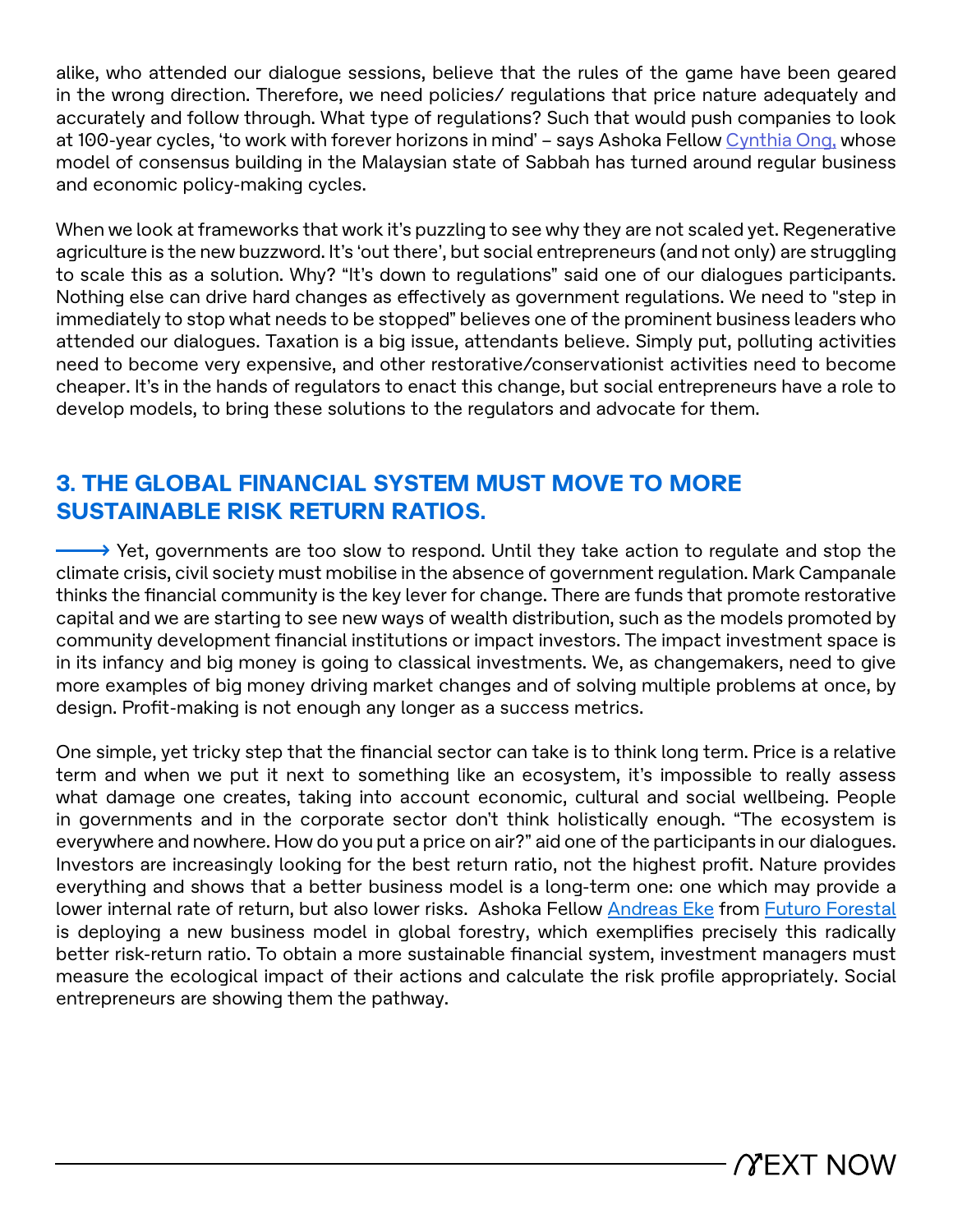#### **4. SOCIAL ENTREPRENEURS MUST TRANSITION FROM SHINING INDIVIDUALLY TO WORKING COLLECTIVELY. AND FUNDERS MUST REWARD THIS.**

 $\rightarrow$  During the conversations we hosted it became apparent that, apart from governments and corporates, social entrepreneurs have their own role in mitigating the climate crisis. Unfortunately, often they lack capacity and resources to work on proper impact measurement. Therefore, not too many social entrepreneurs measure their impact in terms of the contribution they are making towards emissions reduction. At the same time, their intervention is often much more complex and holistic and cannot be reduced to an emissions reduction metrics. While acknowledging the need to work on better impact measurement metrics at the level of individual social entrepreneurs, the way forward for the social entrepreneurship movement and its funders is to focus on collective approaches, renouncing the idea of individual shine and glory.

Social entrepreneurs show that in between experiential and formal knowledge, there is another layer: a middle ground of complexity. The Sustainable Development Goals are at the top and cannot traverse that middle complexity, while people at the grassroots don't do the transversion upwards either. And here comes the role of social entrepreneurs - playing the role of the middlemen, speaking both the language of the indigenous communities and of the United Nations officials.

### **5. ASHOKA AND OTHER ECOSYSTEM ORGANISATIONS MUST USE GLOBAL, CONNECTED DATA SETS.**

 $\rightarrow$  Naturally, as the dialogues brought together Ashoka Fellows, friends and partners, we questioned from the very beginning our own role in the global climate movement. We have the potential to become a powerful network of networks that. To do that, participants believe, we need to aggregate and analyse datasets across our network. At the same time, we, and other networks of networks, must understand the crucial role of coordination and work with the interconnectivity between existing initiatives. We must look not only broad, but also deep: at the hundreds of new Fellows we bring each year into our network, supporting them for life. Are they climate changemakers? Are they applying a climate lens to the work they are doing, whether it's addressing girls' education, migration, healthcare access or public interest journalism? If they don't, we must do a better job at ensuring they all start to develop one at the earliest. As Christiana Figueres says, "Climate change is an everyone-everywhere mission in which we all must individually and collectively assume responsibility."

#### **6. WE MUST USE CULTURE, LANGUAGE AND EDUCATION TO SHIFT BEHAVIOURS**

 $\rightarrow$  Throughout the dialogues series we realized how much momentum has been built around the solutions and actions available to us to rebalance our relationship with nature. Climate sceptics still exist, but they are becoming marginal, and most stakeholders seem to be "on board". A general awareness of the problem is there, so why is there a gap between awareness and action? Because we are lacking empathy for the planet. What are the specific ways that we need to shift our mindset and how?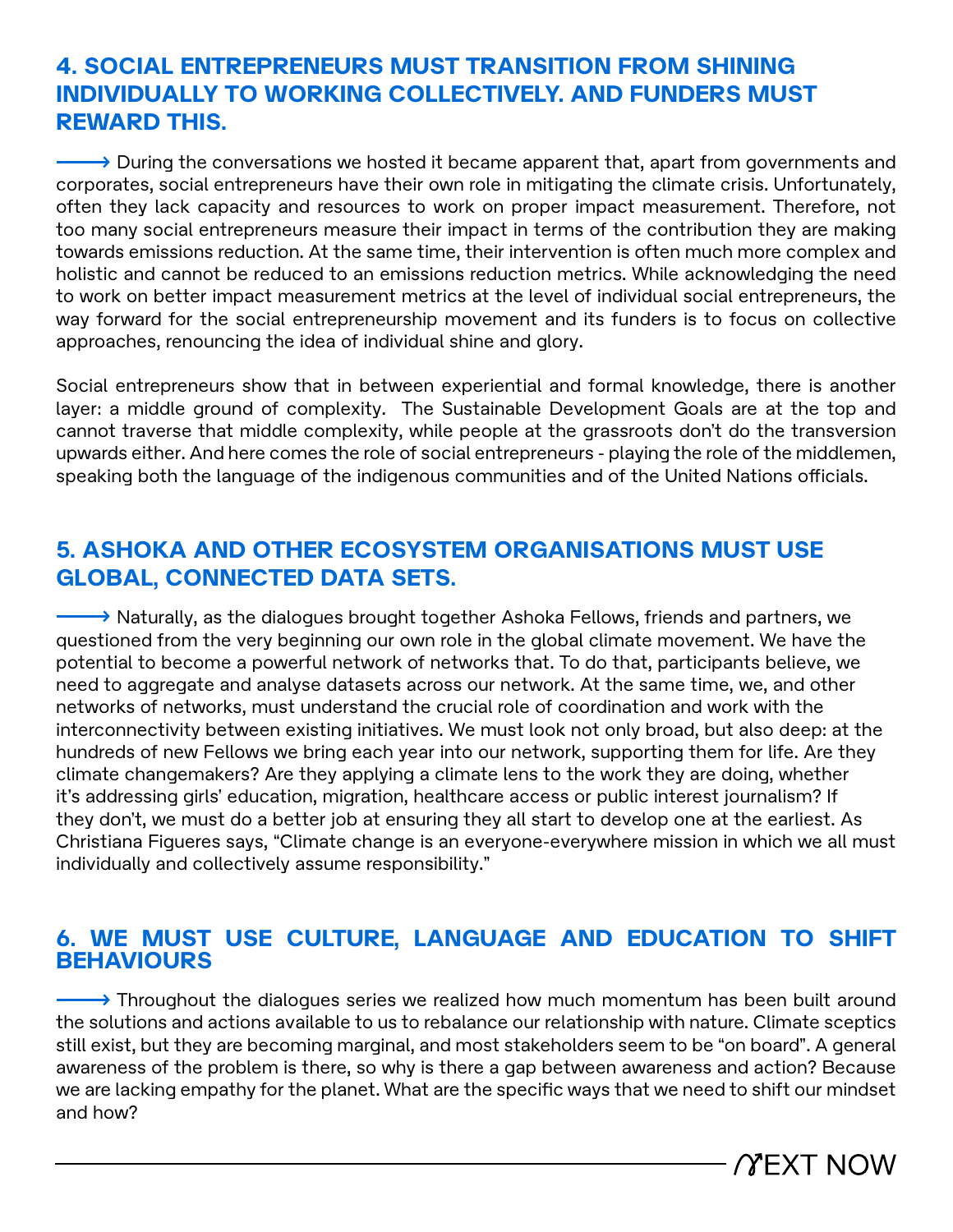Some of the dialogue participants were very honest and confessed that, at the end of the day, we are all humans and a mindset shift cannot be accelerated mechanically, without the time to digest it. Universities' role, especially the world's leading business schools, is critical here: they are the places where new generations of business leaders are coming into being and are hungry for acting ethically.

Ashoka Fellow [Reginaldo Haslett-Marroquín](https://www.forbes.com/sites/ashoka/2020/10/07/we-can-partner-with-nature-to-feed-everybody/?sh=7ab86c7a24e9) says that a substantial problem of humanity is our colonising mentality: dominating and disrupting nature. He believes we must build a fundamentally new relationship with nature. After all, this is what he does with hundreds of farmers in the United States, whom he is convincing to shift to regenerative agriculture not through transactional benefits but working from the very beginning on their cultural and spiritual transformation.

Before engineering solutions for the future, the mindset must come first: how can we support healthy people on a sick planet? It's not about creating less harm but being involved in broader healing. This is what Ashoka Fellow [Gary Cohen](https://www.ashoka.org/en-us/fellow/gary-cohen) is doing, by nurturing a global network of healthcare practitioners to return the global healthcare system to its rightful mission: healing us. This means healing our planet, too.

Language plays a powerful part in the process of climate changemaking. On the one hand, not speaking English keeps many grassroots groups isolated. On the other, much of the language used to describe our climate crisis perpetuates negative connotations. Dialogue participants talked about the fact we should stop emphasising words like "reducing" and "mitigating" and instead promote a culture of positive words like "added value", "healthier alternatives", "sustainable living", "wellbeing", etc. Because, in fact, this is what drives the ambition to innovate and change – not the fear of extinction and doomsday, but the gritty hope of a healthier and better future on this planet.



 $\gamma$ EXT NOW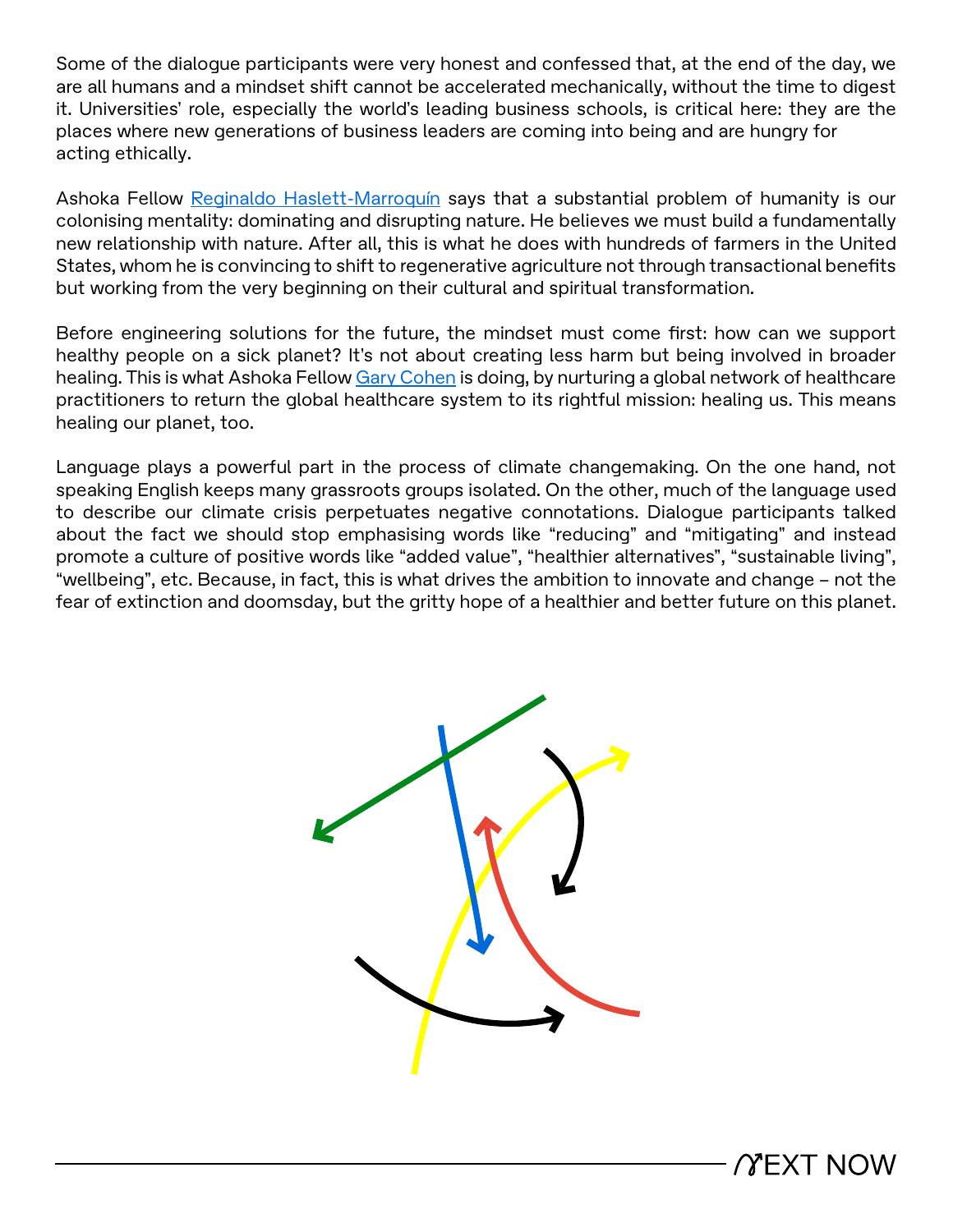The beauty of deep conversation is that no matter the background, consensus does emerge. As we tried to synthetize above. But we also agree to disagree. What are some key elements where Ashoka Fellows, allies and friends are not on the same page?

# **1. TO TECH OR NOT TO TECH**

 $\rightarrow$  In the All-Fellows survey that we conducted to substantiate our "Thinking Differently" report, we probed how Fellows in our network use advanced technology. Surprisingly, close to three quarters of our Fellows don't use advanced tech in their work. Some do, however, and the solutions they opt for range from AI to GIS software. Yet, they all say strategy is more important than technology and that one must not fall in love with the tool. We bumped into this topic further in one of the dialogues, where we ended up debating how to transform our food systems to make sure we rebalance our relationship with the planet. Somehow, food production has become separate from nature, due to the technological revolution. We force nature to produce food for so long and in such a counterintuitive way, that we've reached a point where we're poisoning both the environment and us. In this context it's good that regenerative agriculture, which postulates our return to indigenous and vernacular food growing techniques, gets traction globally, promoted among others by Fellows like [Allan Savory,](https://www.ashoka.org/en-us/fellow/allan-savory) [Durukan Dudu](https://www.ashoka.org/en-us/fellow/durukan-dudu) and [Reginaldo Hasslett Marroquin.](https://www.ashoka.org/en-us/fellow/reginaldo-haslett-marroquin) But artificial food is also on the rise, from vertical farming to meat alternatives (after all, Ashoka Fellow [David Yeung](https://www.ashoka.org/en-us/fellow/david-yeung) is spearheading a global plant-based meat revolution in Asia), and this new revolution in food is enabled by even more technology use.

Still, fellows whose models come in close contact with the global carbon market believe tech won't be the solution for climate change. With voluntary carbon markets worldwide driving up the carbon prices from \$7/ton less than twenty years ago to \$35/ton now, the economics of carbon will drive behavioural change faster than any technology.

# **2. FOCUS VS THE BIG PICTURE**

 $\rightarrow$  Throughout the dialogues two perspectives confronted each other. One from social entrepreneurs who work holistically by developing models which target all ranges of stakeholders, from government officials to young people to the scientific community, like [Beto Verissimo's](https://www.ashoka.org/en-us/fellow/adalberto-verissimo) work in the Amazon or [Sena Alouka's](https://www.ashoka.org/en-us/fellow/sena-alouka) work across Africa or [Gladys Zikusoka's](https://www.ashoka.org/de/fellow/dr-gladys-kalema-zikusoka) work in rural Uganda. Their motivation is that "we start to see traction only when we are solving issues in this way". The other approach - "one sector, one stakeholder" - has proven to be highly impactful for other Fellows. Mark Campanale, the Founder of Carbon Tracker, focuses on the global community of finance professionals for example, instead of lobbying governments or raising consumer awareness.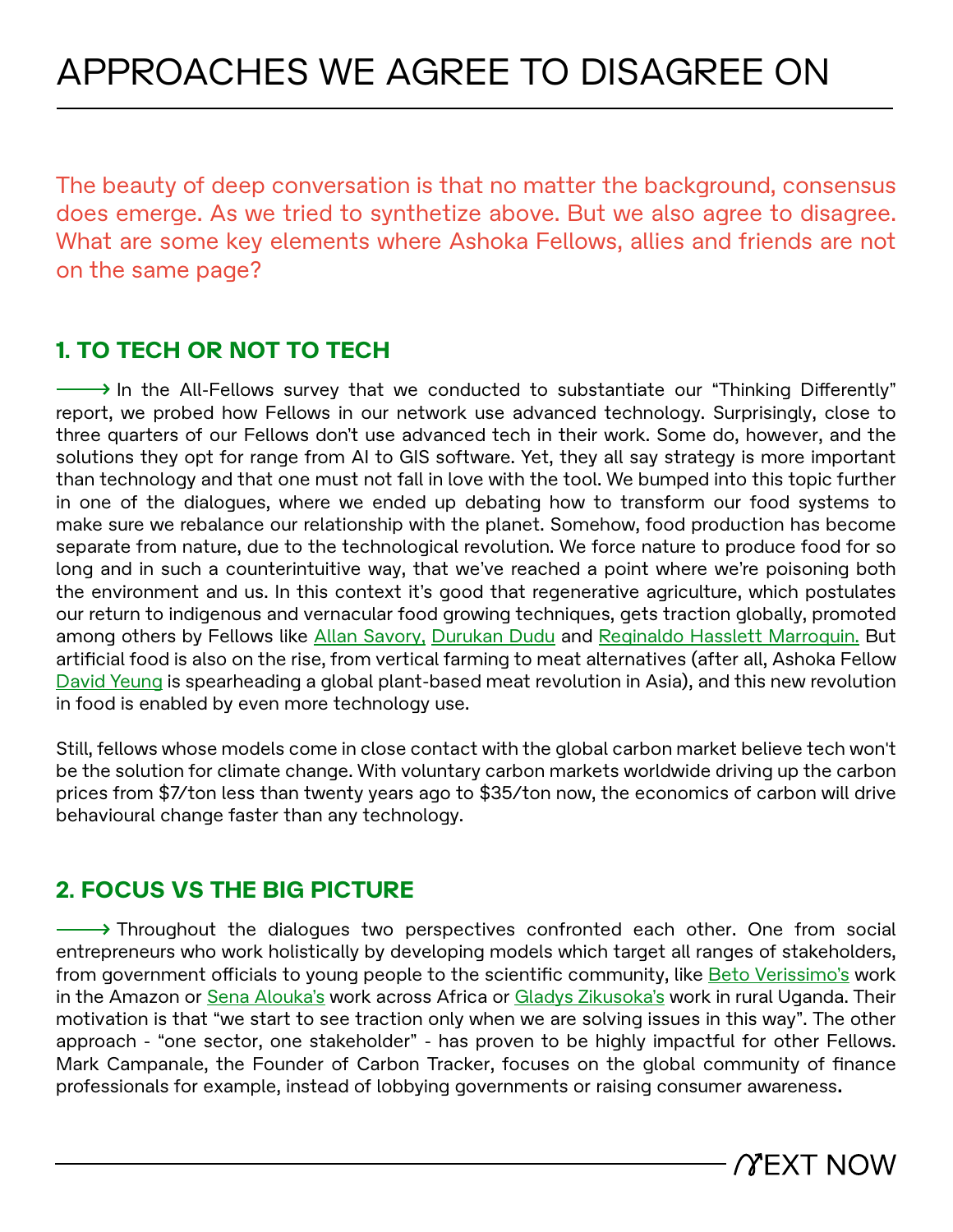#### **3. WINNERS, LOSERS, POWER GAMES VS CO-BENEFITS**

 $\rightarrow$  Our reflections in "Thinking Differently" were leading us to believe we need to move beyond the old narrative that climate action means trade-offs and sacrifices and see instead that good climate solutions can bring multiple other benefits, from wellbeing and healthcare to jobs and air quality. In general, participants in our dialogue sessions agreed with the "multi-solving" approach and pointed out it's easier to implement such a strategy in cities, because at the interface between humans and urban environments, the benefits of climate action are evident: more beautiful spaces, cleaner air, healthier inhabitants, less time wasted in traffic, etc.

Yet, other voices pointed out that the scale of the transformation required is massive. "Who is going to pay for all of these changes?" thus becomes a question about equity and redistribution. Profits will accumulate slower, and some will outwardly lose. Money will change hands, and this means power will shift. How will we make this transition? It is still not fully clear.

#### **4. EMISSIONS REDUCTION IS HITTING THE TARGET BUT MISSING THE POINT. BUT IT'S OUR BEST PROXY TOOL**

 $\rightarrow$  Many Ashoka Fellows, partners and allies are involved in different "net zero" movements, from pledges to turn organisations towards zero emissions to global coalitions who wish to halve emissions by 2030. But is emissions reduction a good surrogate for being climate friendly? Dialogue attendants pointed out that a single-minded focus on emissions reduction will have us hit the target but miss the point: we will not reverse biodiversity loss or create a more equitable economic system. "We can reduce emissions and still do a lot of nasty things to the planet", one business leader who attended the dialogues concluded. Still, in front of daunting complexity, many believe, net zero is still the best Northern Star so far.



 $\gamma$ FXT NOW